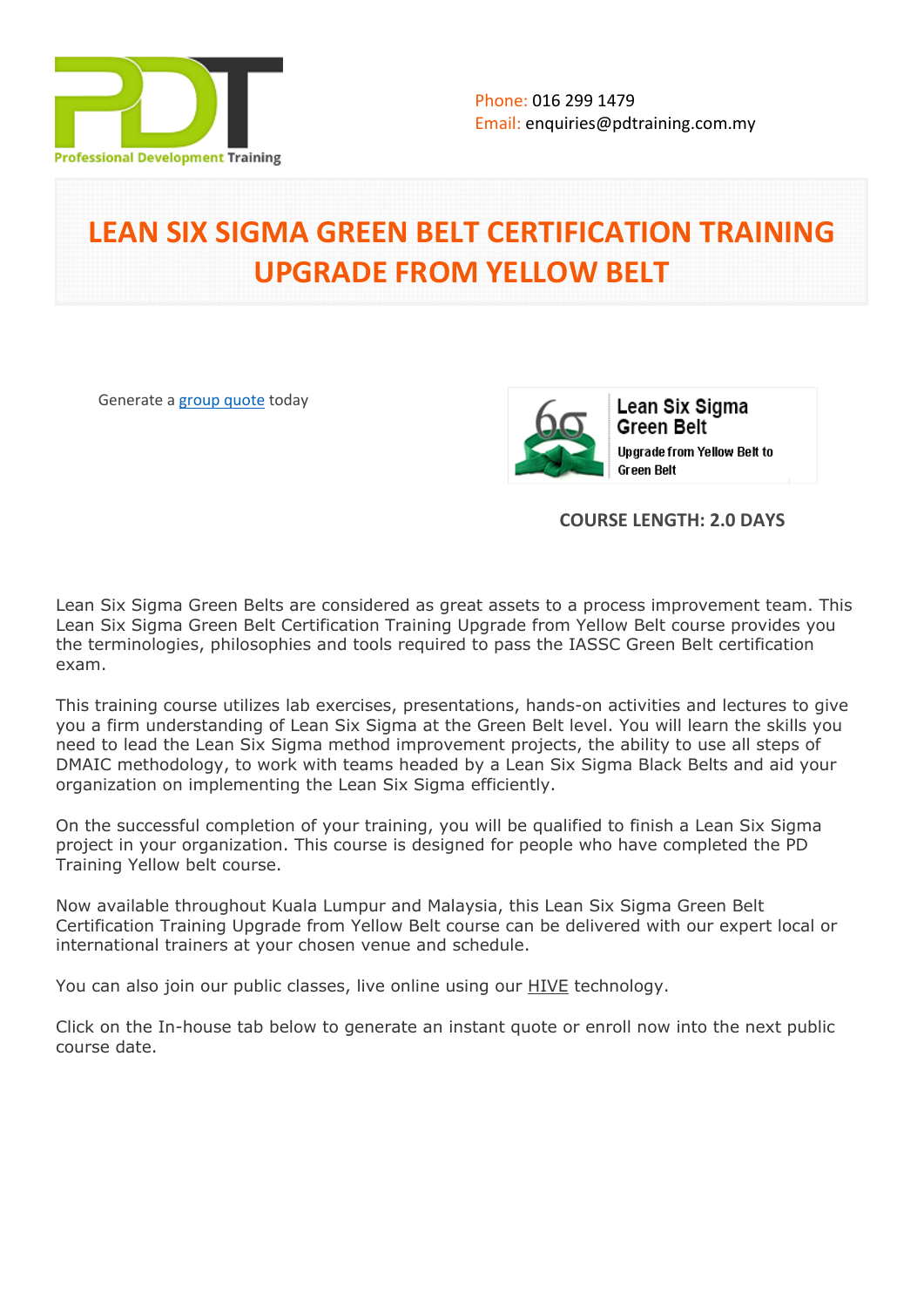#### **LEAN SIX SIGMA GREEN BELT CERTIFICATION TRAINING UPGRADE FROM YELLOW BELT COURSE OUTLINE**

#### **FOREWORD**

Prior to accepting your enrolment, PD Training will provide you with an IASSC Practice Test to confirm your existing knowledge, and if accepted, we will provide you with the IASSC authorised Green Belt training materials a week before the course runs, so you can review the materials beforehand and pick up the training without missing a beat.

This upgrade course includes days 4 and 5 from the complete 5-day Green Belt course. It picks up from where the Yellow Belt training left off.

By moving up from the Yellow Belt to Green Belt, you will learn and develop substantial skills in

the *Analyse* and *Improve* phases of DMAIC.

#### **OUTCOMES**

#### **During this course, participants will enhance their skills above the Yellow Belt level and develop:**

- Ability to use a structured approach to process improvement
- Ability to use all steps of DMAIC (*with a focus on Analyze and Implement*) methodology
- Skill to achieve sustainable quality improvement through process improvement
- Understanding of the tools of process discovery
- Understanding of variation in processes
- Skill to reduce variation in processes and achieve predicted outcomes
- Ability to identify, measure and analyze process potential
- Usage of inferential statistics
- Usage of hypothesis testing
- Understanding when to use which Six Sigma methodology

#### **MODULES**

#### **Lesson 1: Brief review of Yellow Belt content (Define Phase)**

# **Lesson 3: "X" Sifting (Analyse Phase Module 1)** LSS Green Belt Analyse Phase - The Analyse Phase of the DMAIC methodology is constructed to introduce important Lean Six Sigma tools for isolating critical factors.

- Perform a Multi-Vari Analysis
- Interpret and a Multi-Vari Graph

## **Lesson 2: Brief review of Yellow Belt content (Measure Phase)**

## **Lesson 4: Inferential Statistics (Analyse Phase Module 2)**

- Explain the meaning of the term "Inferential Statistics".
- Describe the basic tenets of the Central Limit Theorem.
- Describe the impact of sample size on your estimates of population parameters.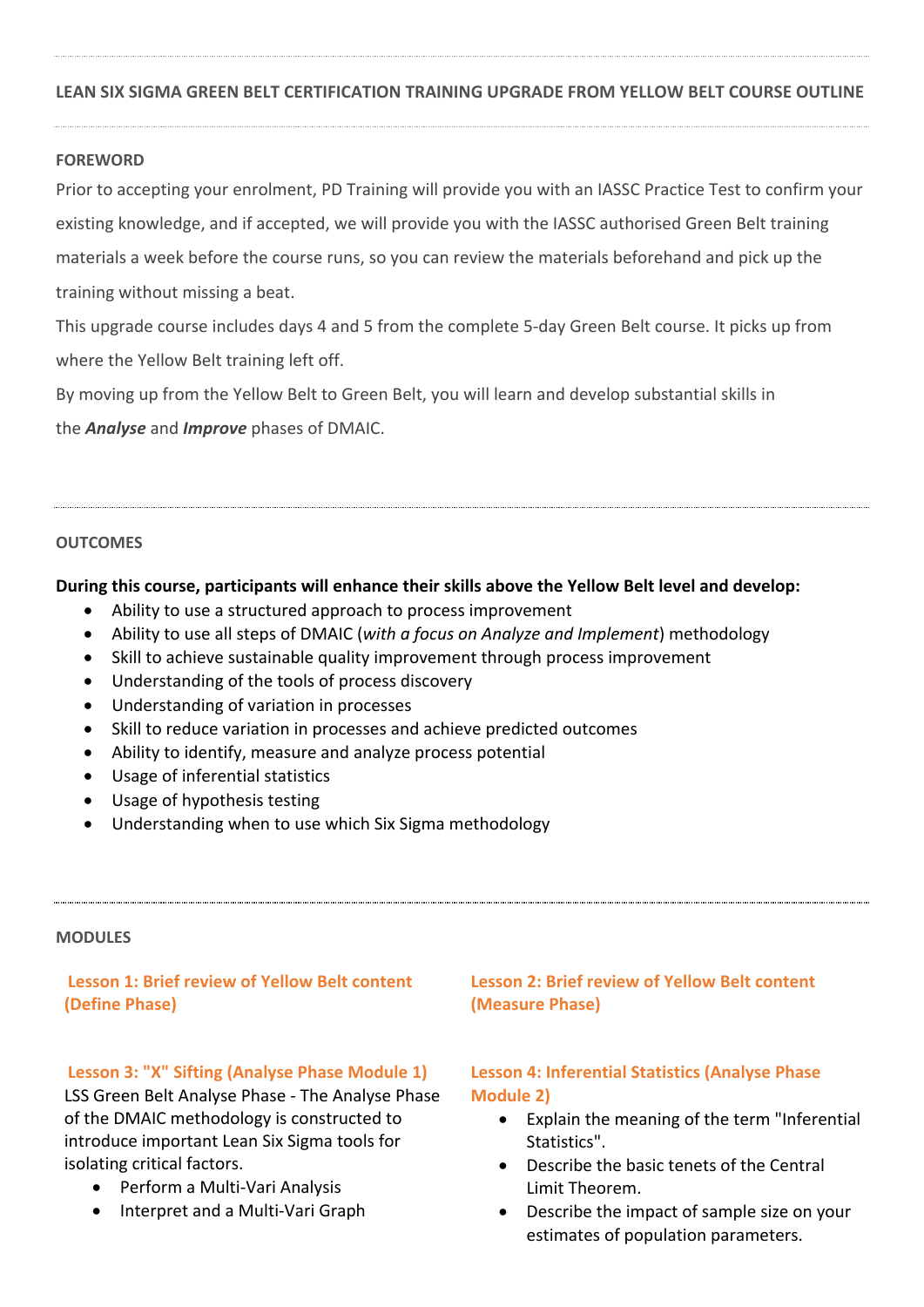- Identify when a Multi-Vari Analysis is applicable
- Interpret what Skewed data looks like
- Explain how data distributions become Non-normal when they are really Normal

# **Lesson 5: Intro to Hypothesis Testing (Analyse Phase Module 3)**

- Articulate the purpose of Hypothesis Testing
- Explain the concepts of the Central Tendency
- Be familiar with the types of Hypothesis Tests

# **Lesson 7: Hypothesis Testing Normal Data Part 2 (Analyse Phase Module 5)**

- Be able to conduct Hypothesis Testing of Variances
- Understand how to Analyse Hypothesis Testing Results

# **Lesson 9: Hypothesis Testing Non-Normal Data Part 2 (Analyse Phase Module 7)**

- Calculate and explain test for proportions
- Calculate and explain contingency tests

# **Lesson 11: Process Modeling Regression (Improve Phase Module 1)**

LSS Green Belt Improve Phase - The Improve Phase of the DMAIC methodology is constructed to introduce important Lean Six Sigma tools for properly controlling solutions.

- Perform the steps in a Correlation and a Regression Analysis
- Explain when Correlation and Regression is appropriate

# **Lesson 13: Designing Experiments (Improve Phase Module 3)**

- Determine the reason for experimenting
- Describe the difference between a physical model and a DOE model
- Explain an OFAT experiment and its primary weakness

Explain Standard Error

## **Lesson 6: Hypothesis Testing Normal Data Part 1 (Analyse Phase Module 4)**

- Determine appropriate sample sizes for testing Means
- Conduct various Hypothesis Tests for Means
- Properly Analyse Results

# **Lesson 8: Hypothesis Testing Non-Normal Data Part 1 (Analyse Phase Module 6)**

- Conduct Hypothesis Testing for equal variance
- Conduct Hypothesis Testing for Medians
- Analyse and interpret the results

# **Lesson 10: Wrap Up & Action Items (Analyse Phase)**

# **Lesson 12: Advanced Process Modeling (Improve Phase Module 2)**

- Perform Non-Linear Regression Analysis
- Perform Multiple Linear Regression Analysis (MLR)
- Examine Residuals Analysis and understand its effects

## **Lesson 14: Wrap Up & Action Items (Improve Phase)**